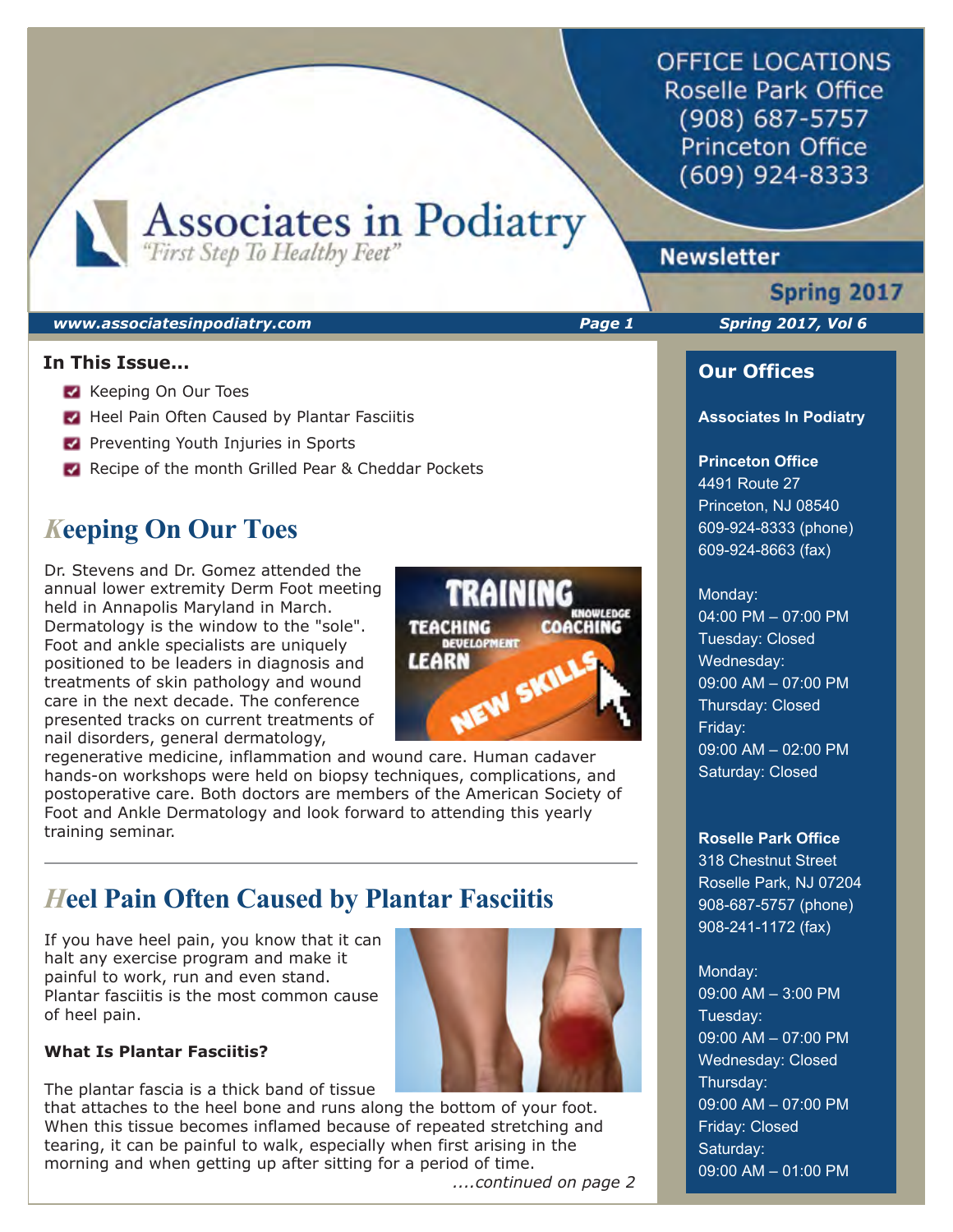#### *www.associatesinpodiatry.com Page 2 Spring 2017, Vol 6*

# *....continued from page 1 H***eel Pain Often Caused by....**

Plantar fasciitis is common in runners or those who play sports with a lot of jumping. You may also be at risk of this painful condition if you have a high arch, wear poorly-fitting or worn out footwear, are overweight or if you stand on hard surfaces for long periods.

Note that 50% of patients with plantar fasciitis also have a heel spur, a bony growth on the heel bone. Heel spurs may not cause any pain and usually don't require separate treatment.

## **Treating Heel Pain Caused by Plantar Fasciitis**

Ignoring plantar fasciitis isn't a good idea as it may result in chronic heel pain that keeps you from enjoying your favorite activities. Also, if you unconsciously change the way you walk to accommodate the pain, you may develop foot, back, knee or hip problems.

We can help! Our approach to treating your plantar fasciitis will be:

- Medication with your doctor's approval to relieve pain and reduce inflammation.
- Physical therapy to stretch the plantar fascia and Achilles tendon and strengthen lower leg muscles.
- A night splint to keep your calf and foot arch stretched while you sleep.
- Custom-fitted orthotics to help distribute the pressure on your feet more evenly.

If non-invasive treatments don't help, we can give you a steroid injection at the sensitive area. Shock wave therapy using sound waves to give a deep tissue massage can also stimulate healing. Surgery may be recommended only in rare cases that don't respond to other therapy.

# *P***reventing Youth Injuries in Sports**

If you have a child or teen who enjoys playing sports, you may have spent some time in an emergency room after an injury. You're not alone - the Centers for Disease Control and Prevention (CDC) estimates that more than 2.6 million children and teens get treatment in emergency rooms each year for recreational and sports-related injuries.



### **Common Sports-Related Injuries**

- **Sprains and strains.** An ankle sprain is the most frequently seen sports-related injury.
- **Repetitive motion injuries** that can result in tendonitis, stress fractures or plantar fasciitis. *....continued on page 3*



### **Follow us...**







# **History FootNote**

In 1881, a patent was issued for a nail clipper that hung from the owner's belt and doubled as a glove buttoner.

# **Celebrity Foot Focus**

Sarah Jessica Parker has suffered from plantar fasciitis - although not from playing football as is the case with Eli Manning, New York Giants quarterback. SJP's problems are most likely a result of wearing high heels for extended periods of time on a regular basis.

## **Joke of the Month**



Math:

The math teacher saw that Daphne wasn't paying attention in class. She called on her and said, 'Daphne! What are 2 and 4 and 28 and 44?'

Daphne quickly replied, 'ABC, CBS, HBO and the Cartoon Network!'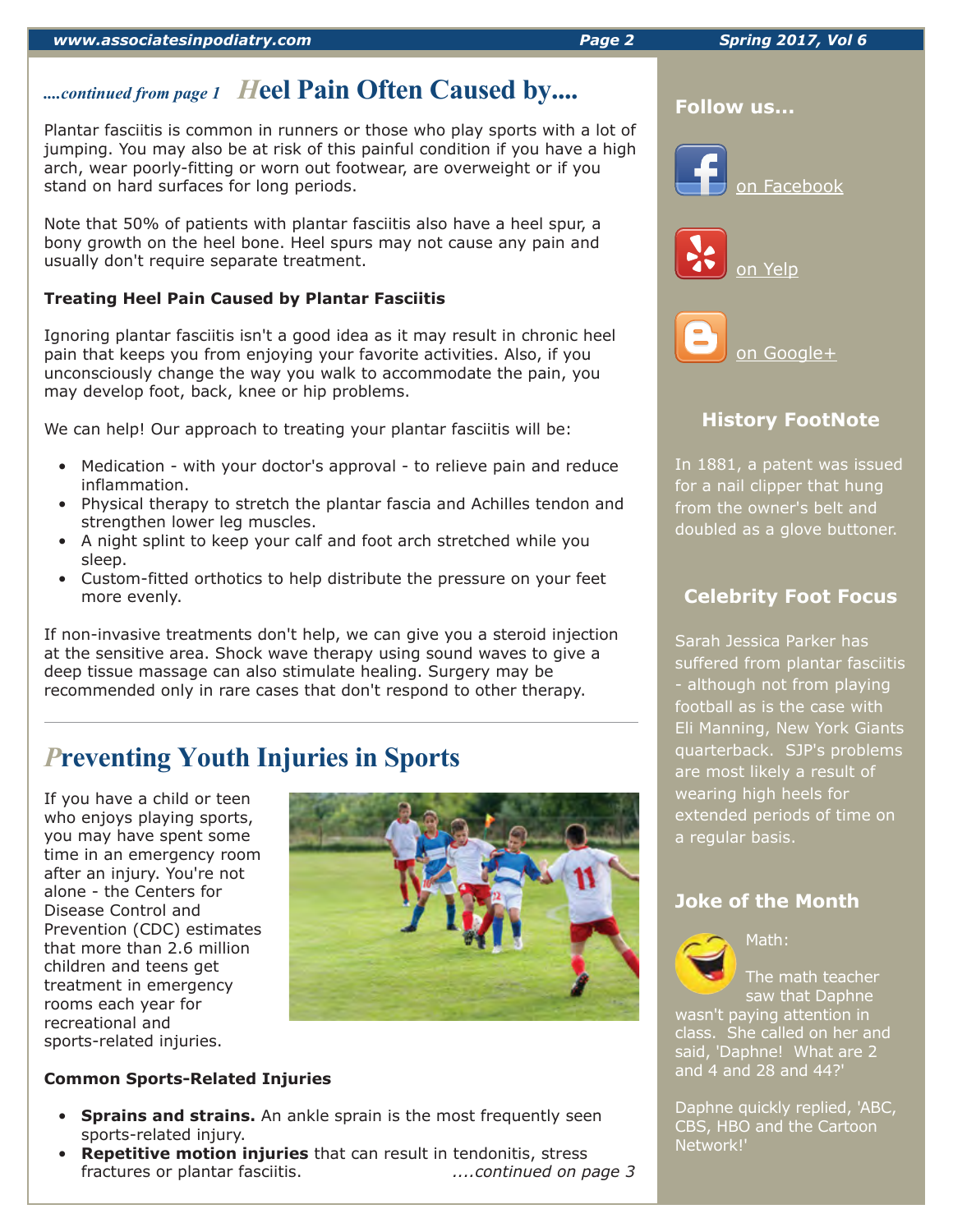# *....continued from page 2 P***reventing Youth Injuries in....**

- **Traumatic brain injuries or TBIs.** A concussion is a mild TBI, but more severe injuries can have serious, debilitating consequences.
- **Heat-related illnesses** are on the rise when young athletes experience dehydration, heat exhaustion and even heat stroke.

If you observe any foot or ankle pain or injury, please visit us as soon as possible so we can quickly and accurately diagnose and treat the problem.

### **Sports-Related Injuries in Youth Can Be Prevented**

April is National Youth Sports Safety Month and a great time to revisit and reinforce youth sports safety techniques:

- Stay involved as a parent to make sure your child isn't pushed beyond his ability.
- Your child should start slowly and gradually build up endurance. Check that there is ample time for warm-ups, stretching and cool-downs.
- Always equip your child in appropriate and high-quality protective gear and footwear for each specific sport.
- Watch for any signs of pain don't ask your child to "work it out" as this can make any injury worse.

Learn more about preventing youth sports injuries from the CDC and KidsHealth.org.

# *R***ecipe of the month Grilled Pear & Cheddar Pockets**



Crunchy pear, sharp cheddar, and peppery arugula come together for a delicious and healthy sandwich. It's low fat and quick and easy to make.

# **Ingredients**

- 2 teaspoons Dijon-style mustard
- 1/2 of a whole grain pocket thin flatbread
- 2 slices ultra-thin sharp or mild cheddar cheese
- 1/4 cup arugula
- 1/3 of a medium red pear, cored and cut into 1/4-inch-thick slices

*....continued on page 4*





## **Visit our website and Order your Free Book Today!**



## **Trivia**

*The titanic hit the infamous iceberg on which day in April?*

| A. 7          |        |
|---------------|--------|
|               | B. 14  |
| $C_{\alpha}$  | 22     |
| <b>Brazil</b> | $\sim$ |

D. 29

**Answer B**